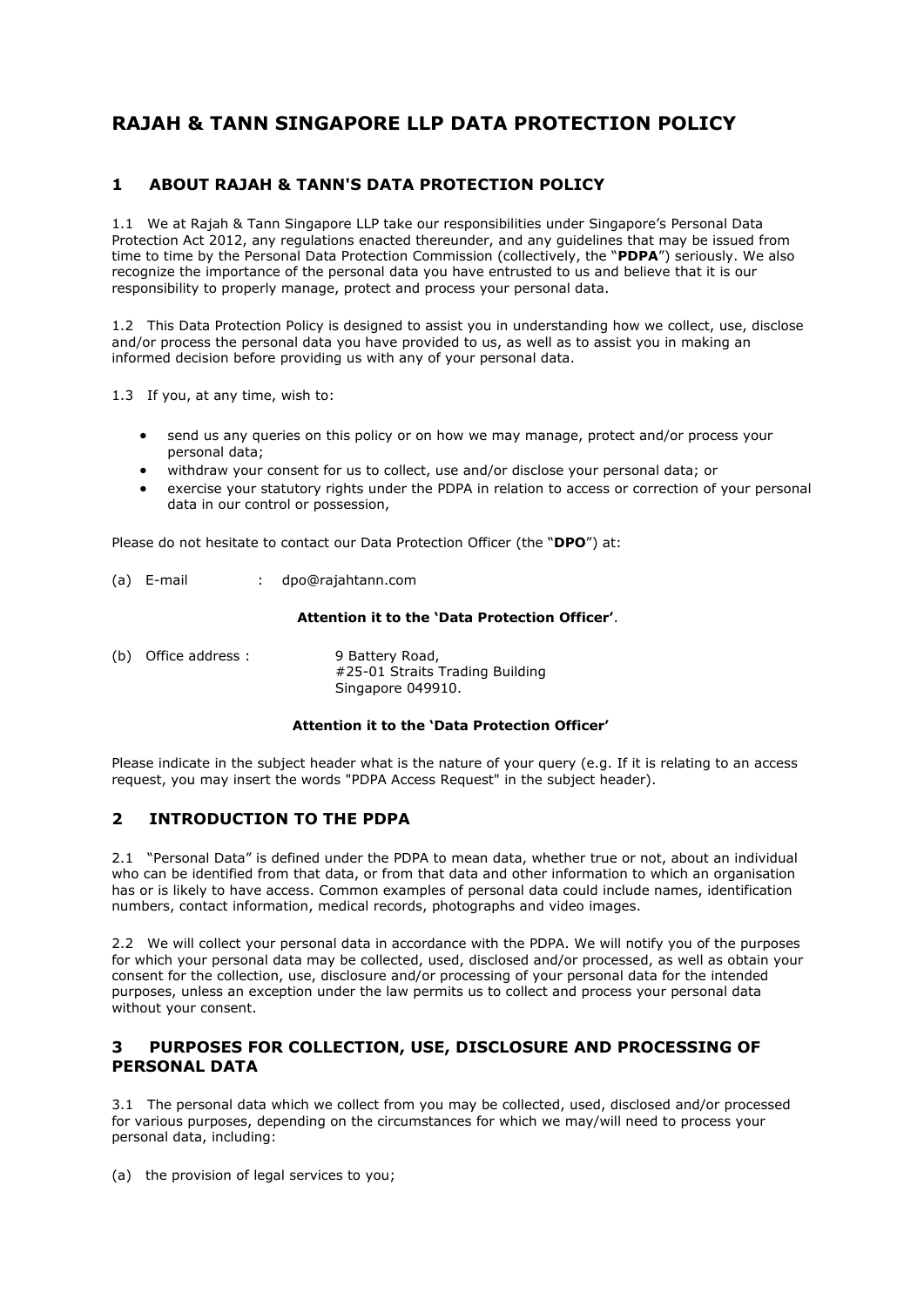(b) complying with or as required by any request or direction of any governmental authority; or responding to requests for information from public agencies, ministries, statutory boards or other similar authorities (including but not limited to the Ministry of Defence, Ministry of Education, Immigration and Checkpoints Authority and Ministry of Health). For the avoidance of doubt, this means that we may/will disclosure your personal data to the aforementioned parties upon their request or direction;

(c) conducting research, analysis and development activities (including but not limited to data analytics, surveys and/or profiling) to improve our services and facilities in order to enhance your relationship with us or for your benefit, or to improve any of our services for your benefit;

(d) storing, hosting, backing up (whether for disaster recovery or otherwise) of your personal data, whether within or outside Singapore;

(e) responding to complaints, queries and/or requests;

(f) sending you information about any administrative changes, updates and/or amendments to our policies, terms and conditions;

(g) organising seminars, events or other marketing / promotional activities; and/or

(h) any other purposes which we notify you of at the time of obtaining your consent.

(collectively, the "**Purposes**")

As the purposes for which we may/will collect, use, disclose or process your personal data depend on the circumstances at hand, such purpose may not appear above. However, we will notify you of such other purpose at the time of obtaining your consent, unless processing of your personal data without your consent is permitted by the PDPA or by law.

3.2 In order to conduct our business operations more smoothly, we may also be disclosing the personal data you have provided to us to our third party service providers, agents and/or our affiliates or related corporations, and/or other third parties whether sited in Singapore or outside of Singapore, for one or more of the above-stated Purposes. Such third party service providers, agents and/or affiliates or related corporations and/or other third parties would be processing your personal data either on our behalf or otherwise, for one or more of the above-stated Purposes.

#### **4 SPECIFIC ISSUES FOR THE DISCLOSURE OF PERSONAL DATA TO THIRD PARTIES**

4.1 We respect the confidentiality of the personal data you have provided to us.

4.2 In that regard, we will not disclose your personal data to third parties without first obtaining your consent permitting us to do so. However, please note that we may disclose your personal data to third parties without first obtaining your consent in certain situations. For more information on the exceptions, you are encouraged to peruse the Second, Third and Fourth Schedules of the PDPA which is publicly available at http://statutes.agc.gov.sg.

4.3 Where we disclose your personal data to third parties with your consent, we will employ our best efforts to require such third parties to protect your personal data.

## **5 ADMINISTRATION AND MANAGEMENT OF PERSONAL DATA**

5.1 We will take reasonable efforts to ensure that your personal data is accurate and complete, if your personal data is likely to be used by us to make a decision that affects you, or disclosed to another organisation. However, this means that you must also update us of any changes in your personal data that you had initially provided us with. We will not be responsible for relying on inaccurate or incomplete personal data arising from your not updating us of any changes in your personal data that you had initially provided us with.

5.2 We will also put in place reasonable security arrangements to ensure that your personal data is adequately protected and secured. Appropriate security arrangements will be taken to prevent any